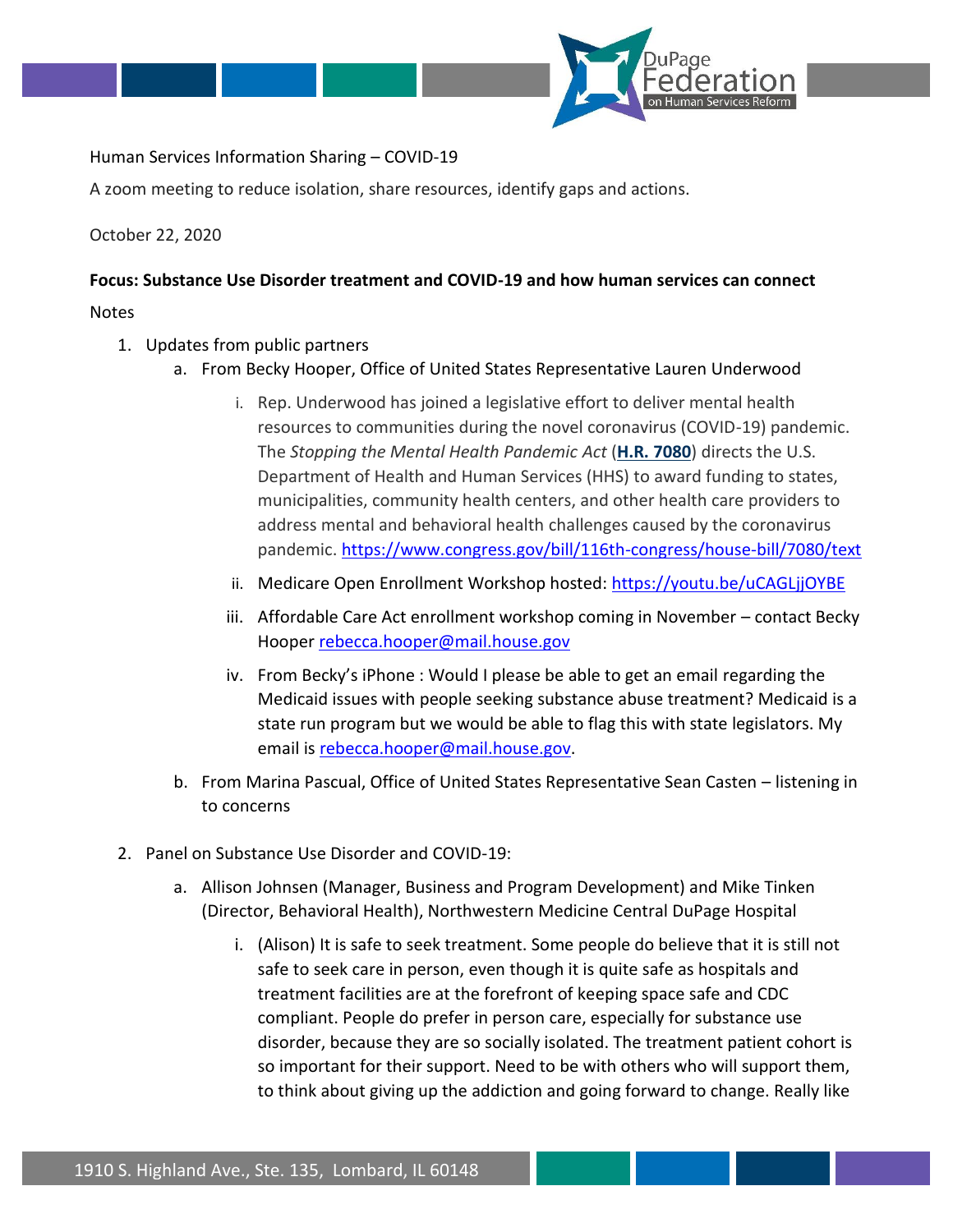

the cohort for support. A lot of 12 step groups that usually provide in person support, not able to do that now in person, though they are meeting virtually  $$ but it is not the same.

- ii. We are seeing more relapses, more turnaround, probably a lot because they do not have support needed in the pandemic. People are declining post detox treatment because they need to get back to work, anxious about keeping their job or finding one. Working from home has escalated some people's use of alcohol, stressors can tip us over to negative coping.
- iii. We have seen sharp increase in number of co-occurring need, because of the stress related anxiety and depression increases that all our field is seeing. In mental health, we are 20 percent over demand from last year. For addiction, people are not seeking treatment as soon as in the past, as a result they are more ill, we might see them at the detox level, rather than partial hospitalization or day hospital level first.
- iv. We are seeing a greater number of people with Medicaid and managed Medicaid. This is a challenge: we are restricted by the payer's criteria for what constitutes for them the criteria appropriate for detox or hospitalization. The Medicaid Managed Care Organization Meridien has consistently over time reduced the level of care they will approve, so that is really tough for substance use patients, who rely on public benefits.
- v. (Mike) Gaps in public funding for substance abuse disorder treatment, there are very strong gaps in access. Medicaid Managed Care plans – many providers won't accept, or set limits, so the person seeking help must make many calls seeking treatment, and in the process, some fall through cracks. Access is a major problem. When they do access care, the plans make it difficult for provider to treat a patient. For example, they require 24 hours to approve detox– while you have patient at the door with suitcase. Often we accept patient only to find the payer saying "we don't consider this patient to meet the medical criteria," and they have set a standard much higher than the commercial insurer. As demand higher than supply for treatment, providers will prioritize treatment for those we know can get into treatment right away. Meridien has a history of denying care and denying payment for care. That gap has to be managed in a better way. We are treating a lot of members of Meridien. Access is a major gap. For people with noncommercial funding.
- vi. A success with the pandemic has been the use of telehealth, in some ways. People in Medically Assisted Treatment (MAT), when they need to check in with provider, can talk over phone. Also, we have been able to help many from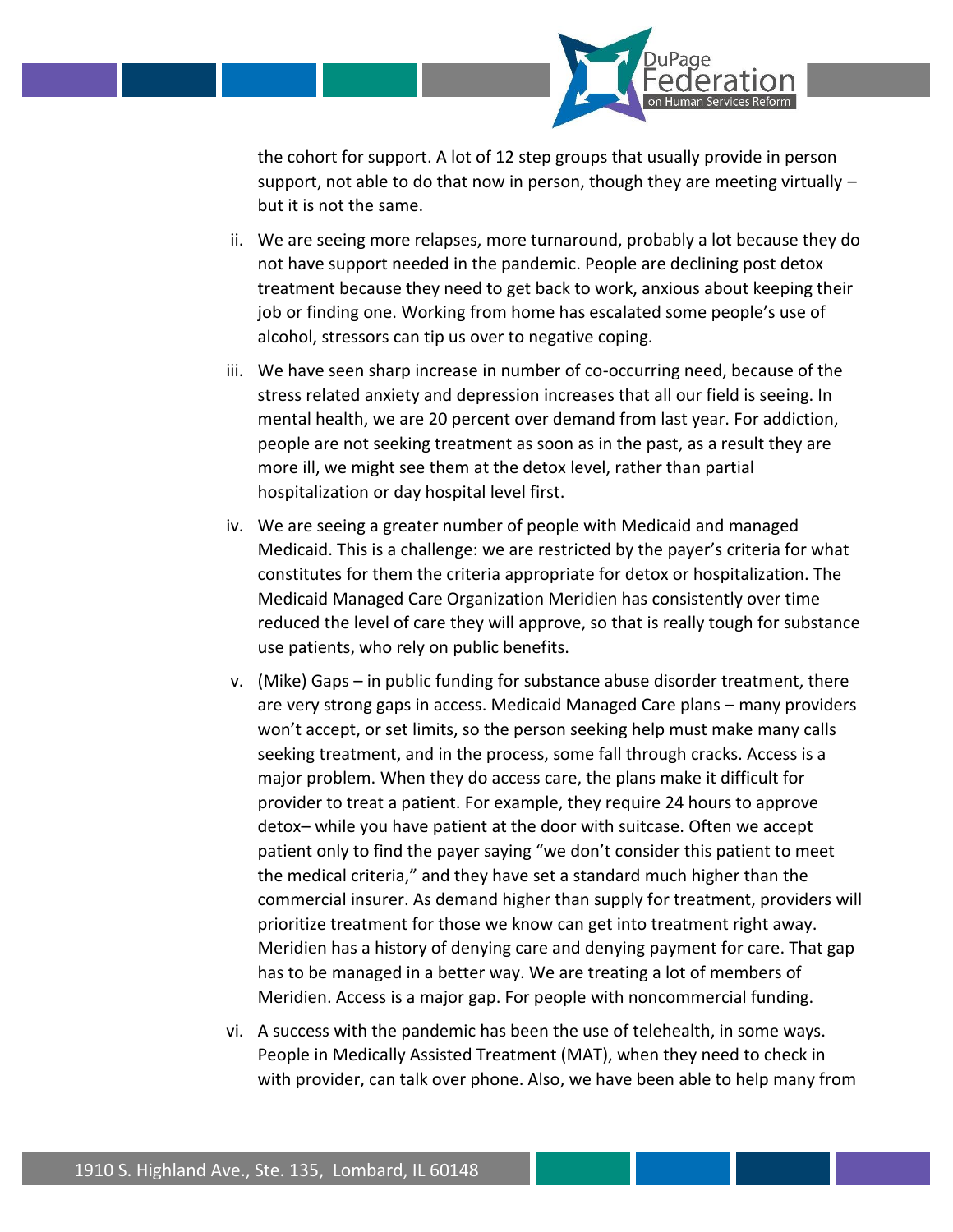

a dual diagnosis standpoint – as there is higher acuity of those seeking care – those with strong mental health needs and substance use disorder needs. Numbers are much higher during pandemic for this group of dual diagnosis.

- b. Mark Buschbacher (Executive Director), Serenity House
	- i. We are a halfway house and recovery home, we have outpatient and DUI services; we are not a detox or standard 28-day treatment facility. So our referrals are from Northwestern Medicine and others. We are a halfway house, so many clients have jobs. 90% are Medicaid. Collective thing we hear from clients today is that clients have added stress from pandemic and are struggling with mental health issues. We did go through a period of not allowing new clients in, during the first peak. We relaxed in summer, but now see case counts in community rising, so may need to reconsider. We have had only 3 positive on campus all season, and able to isolate. But many employers do not allow positive cases to continue working. Many of our clients work in health care and retail. Homelessness is a concern now, especially going into winter. We have a large waiting list for our facility, especially men's. We are a very thin staff organization. My staff, clinical director and others, have done phenomenal job doing the work and adapting excellently. We do use zoom for outpatient; however, human connection is essential for our population. NA and AA are not providing in-person meetings. We have not been able this year to do the on campus connecting that we have the past, in our overdose awareness education, where we have hosted 200-300 people on campus for this. This is missed, as people want to connect!
- c. Jesse Tejeda (Chief Operating Officer), Healthcare Alternative Systems
	- i. March 13 we suspended face to face interactions, put all services on zoom, a big endeavor with our ten locations, 120 staff. Worked totally remote for 2.5 months. MAT program, residential treatment, and transitional housing program continued uninterrupted, with safety measures. No incidences of COVID during that time. One positive of this has been telehealth option and virtual groups. We have incorporated hybrid groups. We can have zoom while others are attending in-person. At each site, we upgraded IT to use big screens for hybrid, to give more options for attending we might have 4-5 in attendance, and 4-5 on zoom. Not all counselors have been able to adapt; but many have been able. Show up rates have improved by incorporating options, with guidelines to ensure engagement. Our mental health services have doubled over last year. For substance use treatment, retention and engagement have been affected,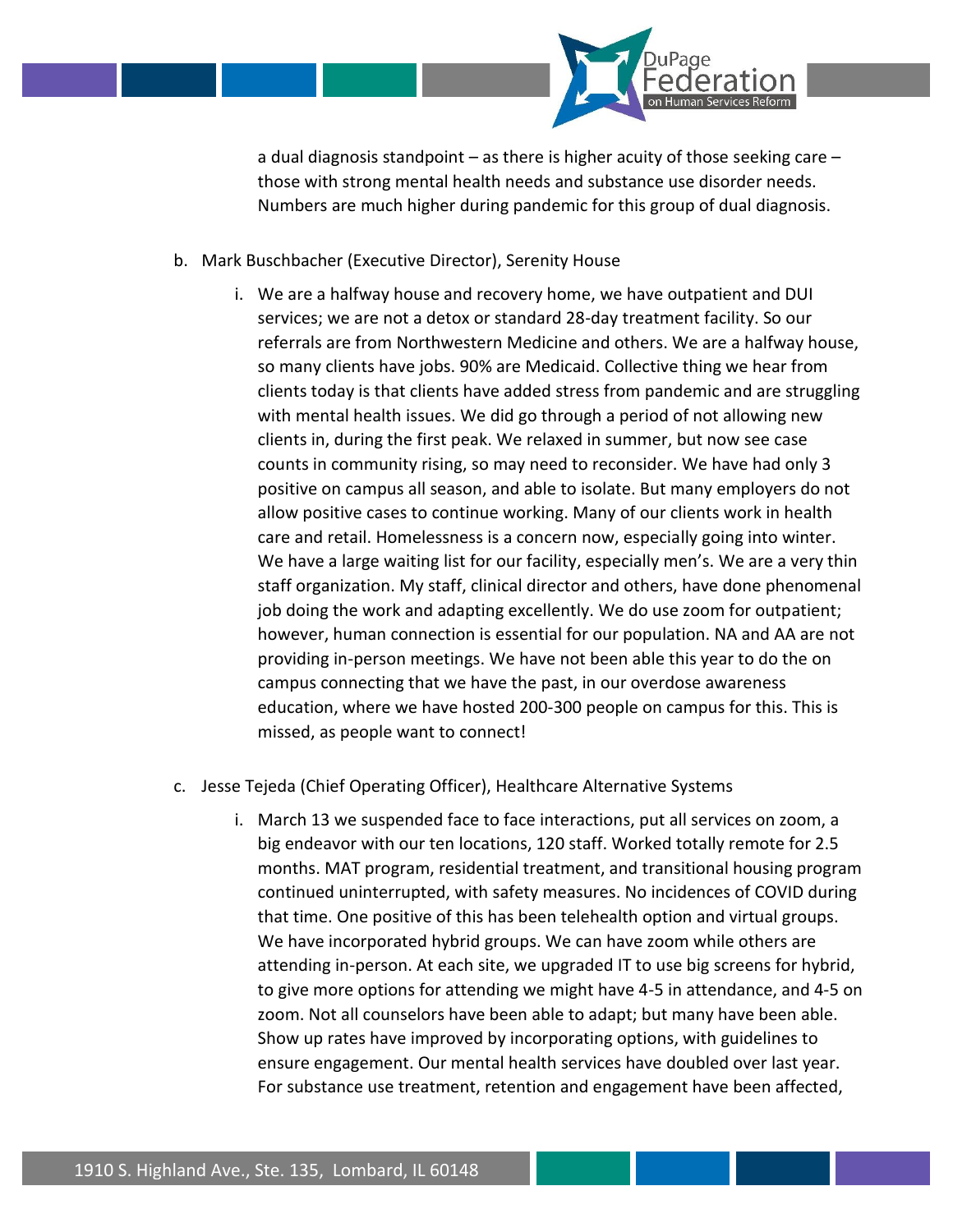

and engagement is delayed. We serve everyone, 80% is Medicaid. Our goal – increase access, minimize barriers. Whatever it takes to remove barriers. Once we get them in, we will work to retain them in treatment.

- d. Justin Wolfe (Clinical Supervisor of Addiction Services), Linden Oaks Behavioral Health/Edward-Elmhurst Health
	- i. Across the board, the severity of mental health symptoms have skyrocketed. The collision of that with severe substance use problems is life threatening for our clients. That is a big challenge that has come to our staff. Individuals that would have been receiving community services before coming to treatment, consistent supports – due to COVID-19 those entities were not providing services. We know how important community is for supporting recovery, and losing that due to COVID-19 is very difficult. We had to lose our community group in program – a big loss – difficult to replicate – especially where NA, AA, Smart Recovery, Refuge Recovery - all have gone virtual, and we find it is easier for persons to disengage when on-line. It is so different now. Group sizes are smaller. We have been masking and "temping" from the beginning. People with compromised immune systems and substance use disorder are at higher risk for COVID, and what they do not have access to (human connection) need there very things that are important for your recovery, if we cannot provide them because of pandemic protections -- will feed your active use. We are figuring this out with our clients, how to adapt environment to be supportive in these circumstances. You see the suicidality go up dramatically. People who are using substances before, but how do I deal with this problem when I have never had to deal with this before in my life. We got virtual programming up and running in less than two weeks. What that evolved into because we know people want to get out of their house – so virtual died down, so we went to integrating hybrid. Can still be in a group that is meeting in person, from your home. Still have them come in do virtual drug screens, meet with their counselor. One of the biggest changes that we continue to see, stigma is rampant. We recently saw this in Hunter Biden – demonizing this individual for his struggles. For our staff, COVID fatigue. We have been in full throttle crisis management for seven months. Have started setting up times for our staff to practice self-care. All these challenges keep coming. Our clients are yearning for human connection.
- 3. Roundtable for all participants regarding linking constituents to substance use disorder treatment – what is working, not working, missing for your constituents?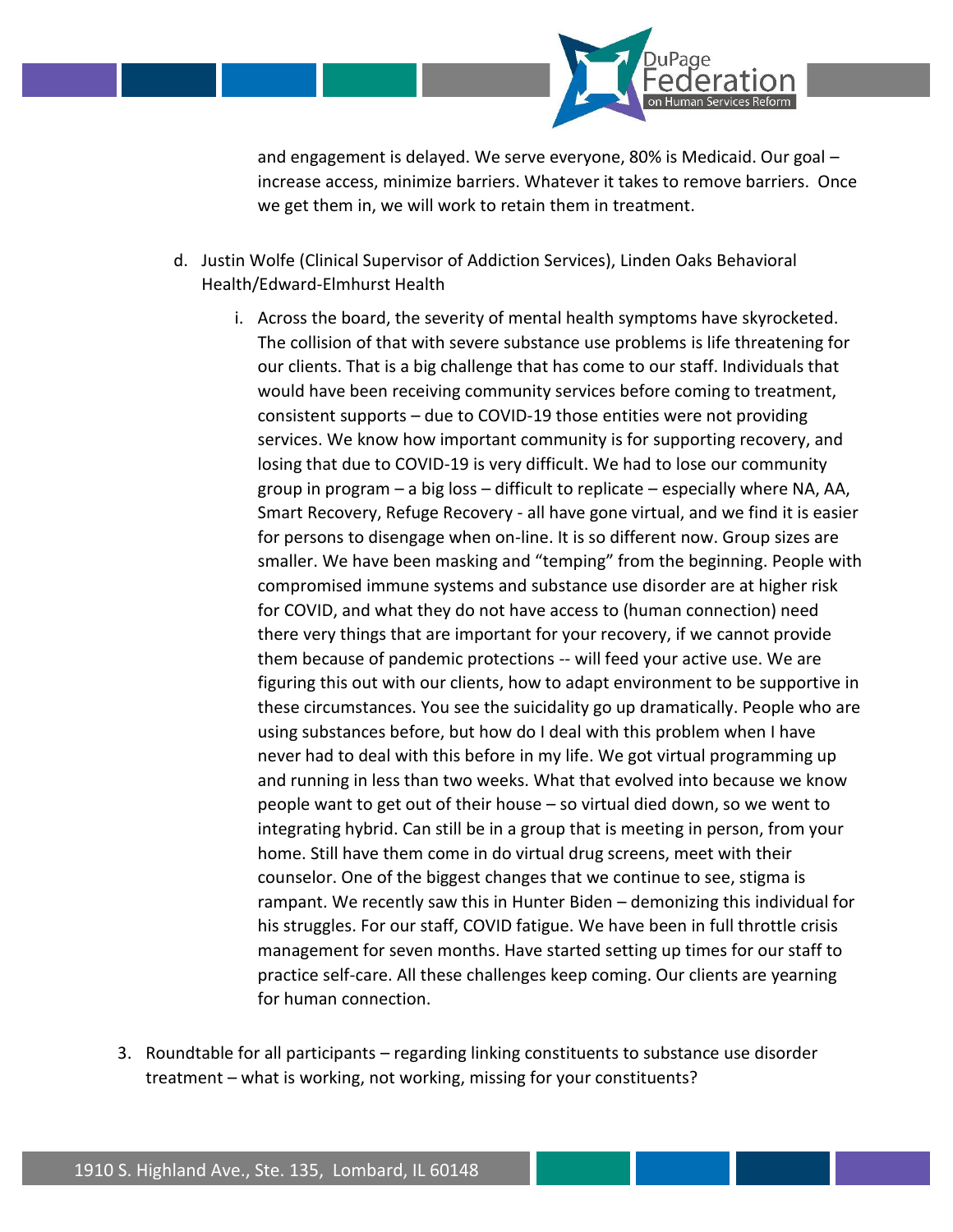

- a. Geri Kerger NAMI DuPage We provide a variety of mental health services that are peer led, rather than clinical, and we know mental health and substance use often go hand in hand. One program that has increased in usage is our living room program, an alternative to emergency room. It is a respite and supplement, not a replacement for psychiatrist. We have done a number of recreational programs, including a big event this weekend Oktoberfest at Fairgrounds. We want to provide a social connection, even though we are physically distanced.
- b. Lisa Snipes DuPage County Continuum of Care As our emergency shelter system decompressed in COVID, this substance use disorder treatment access has been so important. Now, especially with winter coming, we are faced with the need of making sure that mental health wellness and substance use disorder are kept to a place where they are whole and shelter will be possible.
- c. Amy LaFauce- Catholic Charities Diocese of Joliet in DuPage We provide a smorgasbord of services: Shelter, homeless prevention, transitional, permanent and supportive, basic needs, and counseling programs. Housing first and harm reduction programs. We are not trying to test you out, but to know a baseline. We refer to HAS, Linden Oaks, we are not exiting them from programs while in treatment – your unit will be here when you return. Villa Park Kathy Hope House – we have moved some back to physical shelter –monitoring in hotel rooms has been interesting (challenging).
- d. Becky Hooper Rep. Underwood's office we do not see constituent service requests for substance use disorder, but rather for emergency assistance and public benefits.
- e. Debbie Lunger People's Resource Center we provide many wraparound services and we do our best to refer – we are grateful to substance use treatment providers. New information in the chat. Still contactless on food distribution. Social services is open for contactless services. We do see people in jobs program as they go through personal crises. Since COVID, not seeing as many as before, people in our jobs program with substance use issues.
	- i. 630-682-5402 www.peoplesrc.org
	- ii. Food Pantry At this time, PRC is providing on-site only, no-contact emergency food and financial assistance. Our Food Panty in Wheaton and Westmont is open 4 x per week – please check the website for details.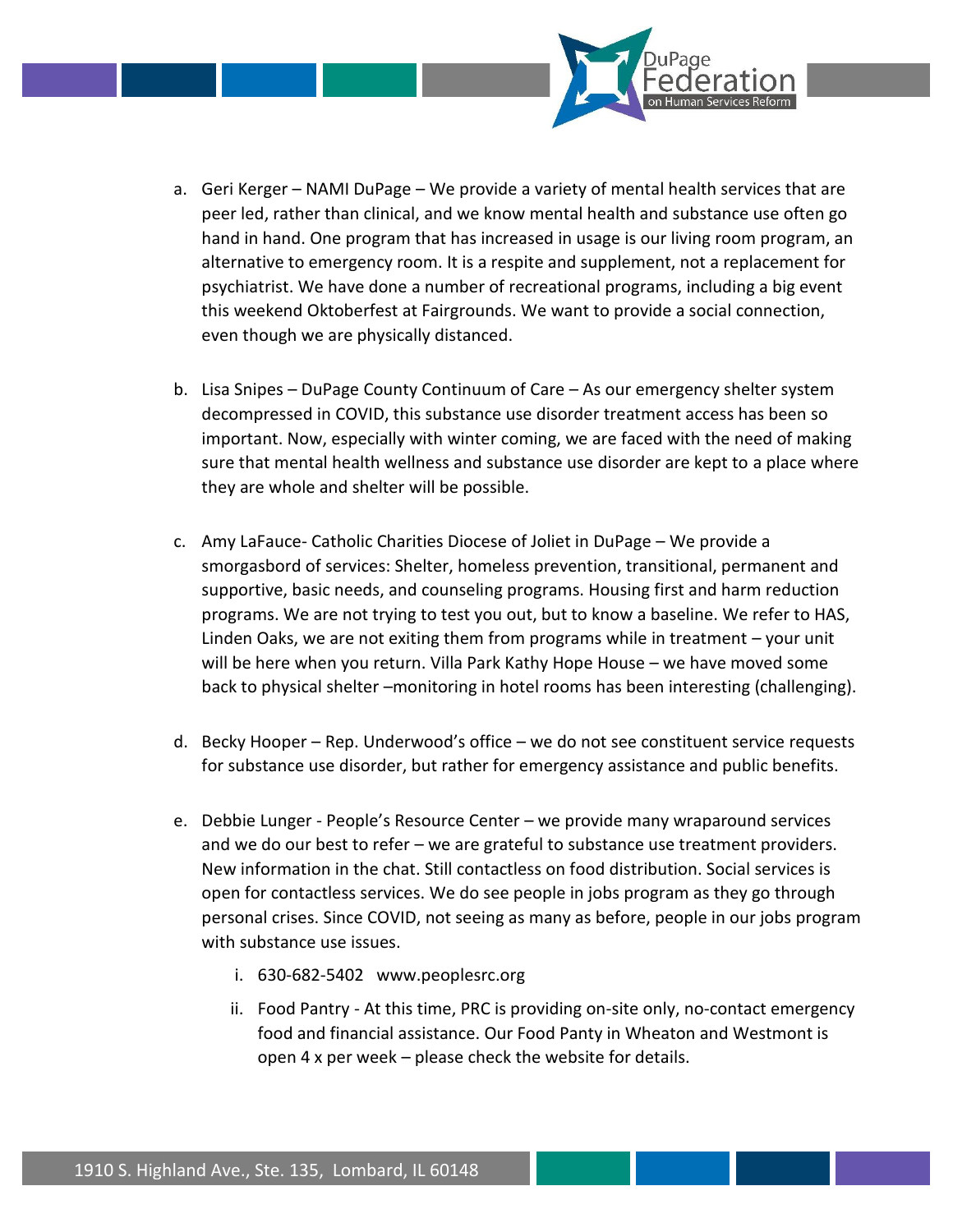

- iii. Social Services / Financial Literacy Please contact our Social Services and Financial Assistance teams at 630-682-5402 ext. 323.
- iv. Empowerment programs are being offered virtually.
- v. Art, Adult Literacy, Computer Training, and Job Assistance all have virtual programming.
- vi. PRC's Clothes Closet and Computer Refurbishing departments are currently closed.
- f. Gina Strafford-Ahmed DuPage County Community Services we are not getting a lot of calls for substance use services right now – please keep us up to date on your service availabilities by visiting and updating Community Resource Information System www.dupagecris.org. We have a ton of money to give out for water bills, rent, mortgage and other things affected by COVID. Call 630-407-6500 or 800-942-9412 DuPage County Community Services
- g. Jan Kay League of Women Voters of Illinois Glad to answer emails from all who have questions about our policy work jantomkay@aol.com
- h. Jen Borgognoni Teen Parent Connection We serve young parents 12-22 through home visiting, parent support, referral to substance use disorder treatment, we do offer counseling services onsite, can ditto all we heard here, a lot of stress being felt, a lot more mental health issues, more child abuse calls, more calls to child abuse hotline, mostly about domestic violence situations in presence of children. Everyone is stressed out; our staff, too. Constantly doing self-care promotion with staff. Shifting every day. A big stress on staff is the loss of client connection. Where are they going and how are they doing? They show up in virtual meeting and we don't see their face, yet we don't know what is really going on. Or they stopped sharing. Or they have stopped coming to groups. Stress of not knowing what happened to them.
	- i. Will Justin describe hybrid service model? Justin of Linden Oaks: Our rooms will hold 8 persons socially distant. To add more to get a group up to ten, we might add two more at a computer in another room. When this is going really well, we may sit four together in a room, then add five to six virtually, with two laptops working and a webcam and microphone to capture everyone in the room. That way they can hear the conversation and feel they are part of the group. When it is going really well, it is as if they are physically there.